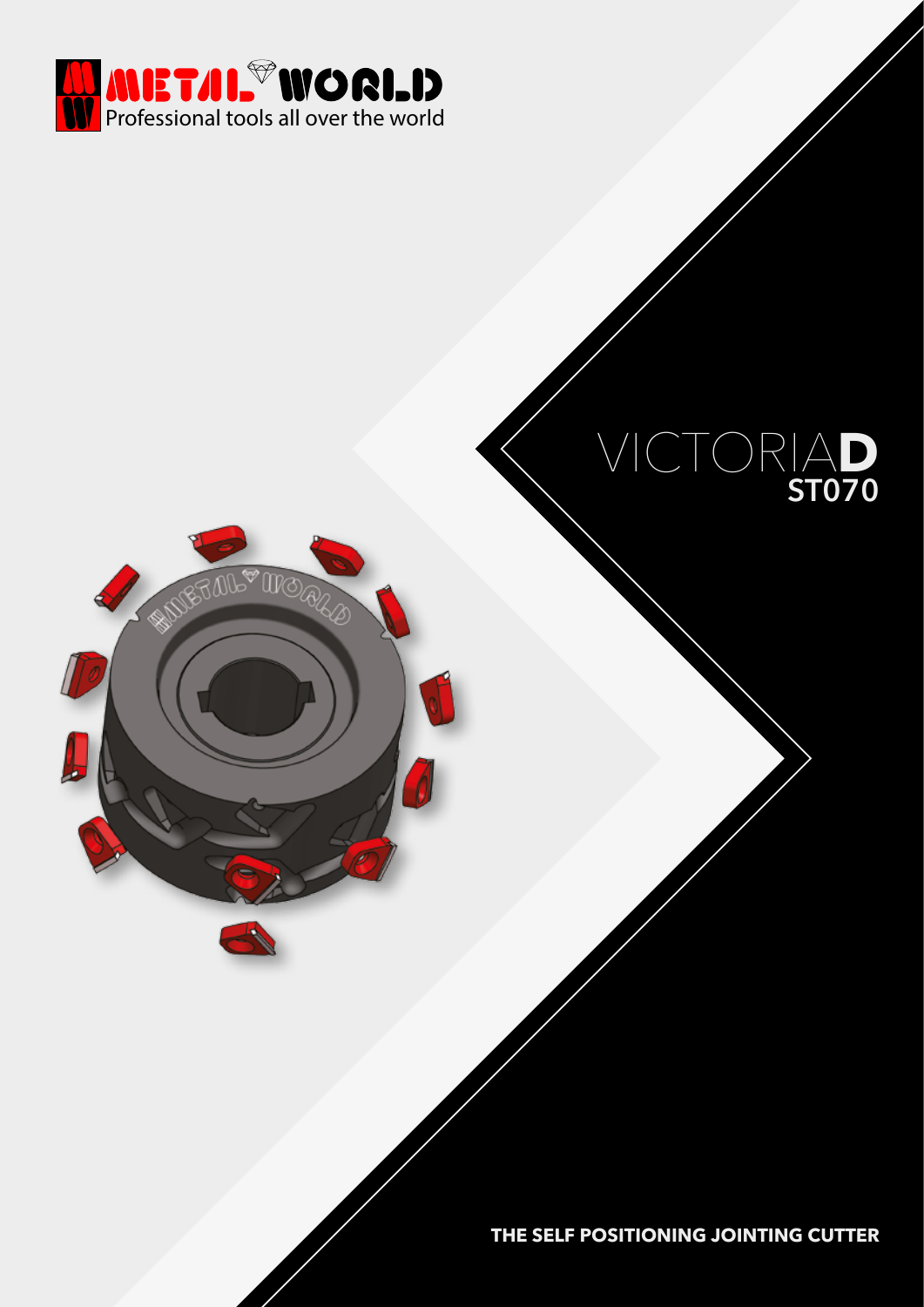





ST070D ACHBT20DFAAA AITD14H32N100A WV088







125 65 53 30+2CH 21 B Biesse B ST070D1253EBL ST070D1253EBF 125 65 57 30+2CH 21 E IMA ■ ST070D1253BEL ■ ST070D1253BER

■  $IMA$ 

■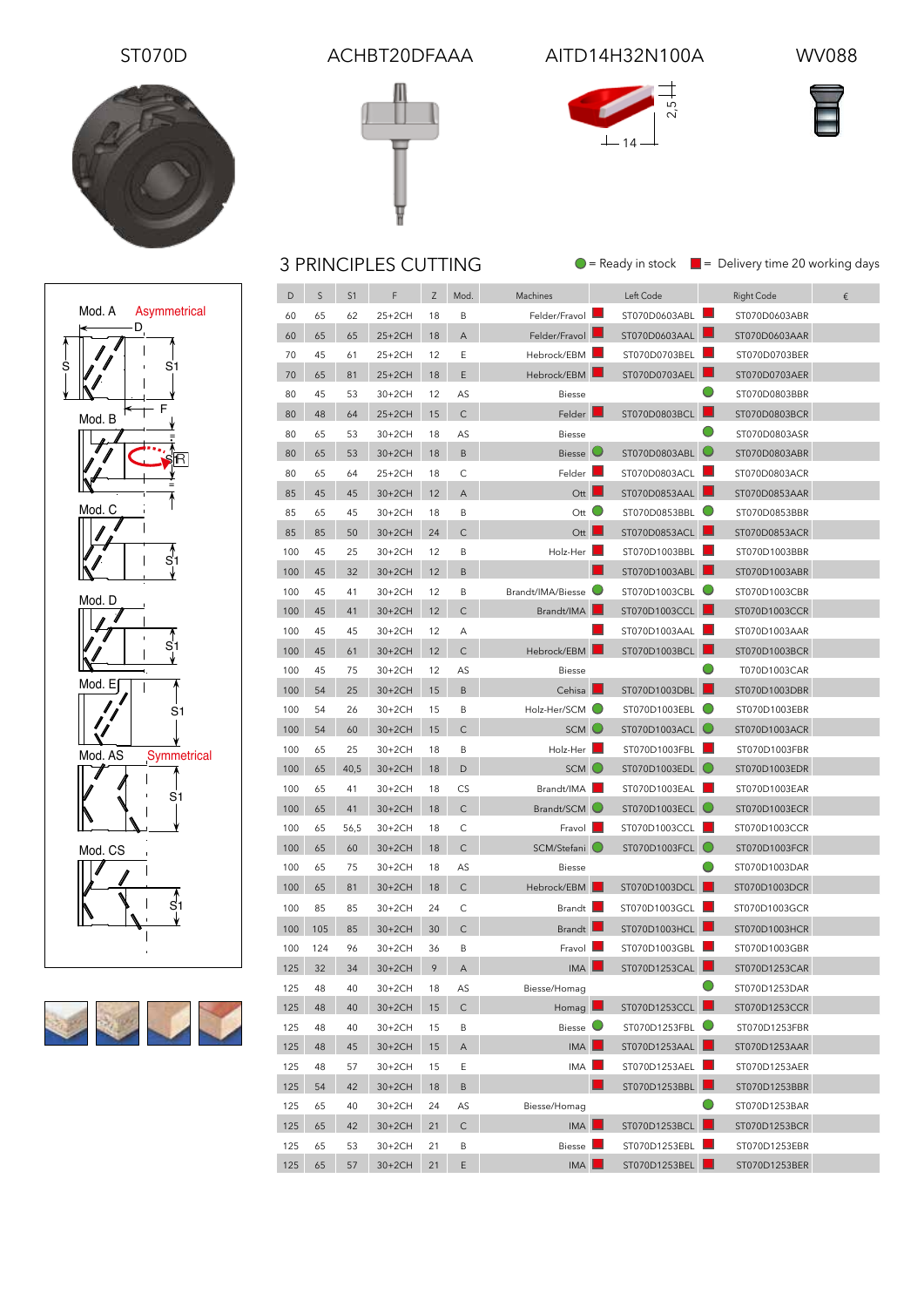

#### **ASSEMBLY -** *MONTAGGIO*

- 1) Clean up the tool body and the inserts' seats from any impurities. *Ripulire corpo utensile e sedi inserti da eventuali impurità.*
- 2) Place the DP insert into the seat. *Posizionare inserto DP nella sede.*
- 3) Press lightly to the end of the seat. *Esercitare una leggera pressione verso il fondo della sede.*
- 4) Make sure of the correct positioning of the Insert. *Assicurarsi del corretto posizionamento dell'inserto.*



- 5) Lock the screw until the "CLICK" for stress (5 N m), using the included dynamometric key. *Avvitare la vite in dotazione serrando fino al "CLICK" da sforzo (5 N m) con l'ap*
	- *posita chiave dinamometrica in dotazione.*
- 6) Repeat it for each insert. *Ripetere l'operazione per ogni sede ed inserto.*
- 7) Set the tool on the spindle of the machine. *Posizionare l'utensile nell'albero motore della macchina.*



#### **DISASSEMBLY/REPLACEMENT - S***MONTAGGIO/SOSTITUZIONE*

- 1) Unscrew the clamping screw with the supplied key. *Svitare la vite di fissaggio con l'apposita chiave in dotazione.*
- 2) Remove the DP insert from the seat. *Rimuovere l'inserto DP dalla sede.*
- 3) Clean up the tool body and the inserts' seats from any impurities. *Ripulire corpo utensile e sedi inserti da eventuali impurità.*
- 4) See point "2". *Vedi punto "2".*